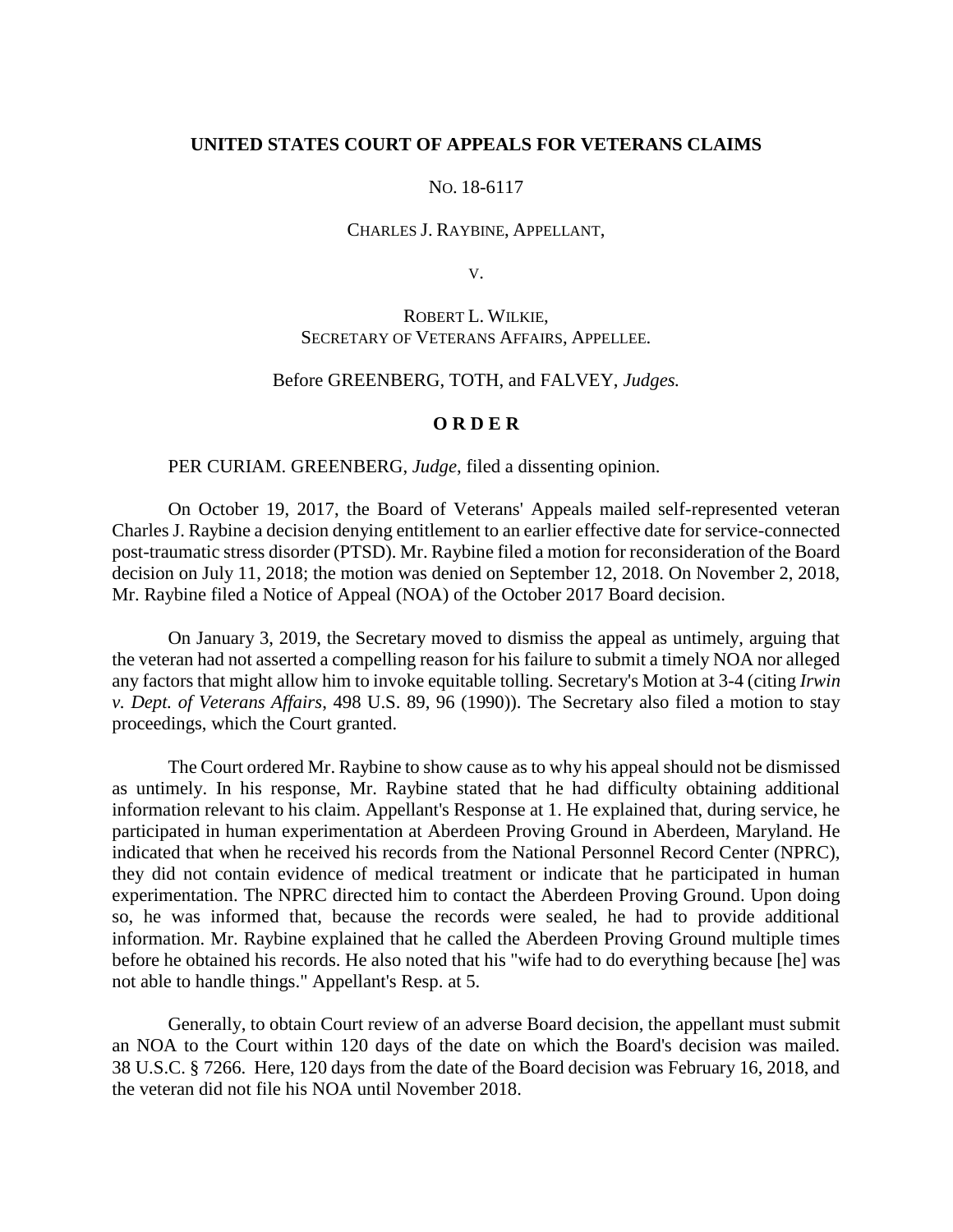There is, however, an exception to the general rule when an appellant seeks reconsideration of the Board decision. If a "claimant files a motion for reconsideration with the Board during the 120-day judicial appeal period, the finality of the initial Board decision is abated by that motion for reconsideration." *Threatt v. McDonald*, 28 Vet.App. 56, 60 (2016) (per curiam order) (citing *Rosler v. Derwinski*, 1 Vet.App. 241, 249 (1991)). Here, the veteran filed his motion for reconsideration of the Board decision in July 2018. Because he filed his motion for reconsideration more than 120 days from the date that the Board mailed its October 2017 decision (specifically, by February 16, 2018), he is not entitled to the benefit of the exception described in *Threatt* and *Rosler*.

Thus, because the appellant filed his NOA outside the 120-day filing period, he may maintain this appeal only if he demonstrates entitlement to equitable tolling. Under certain circumstances, the 120-day appeal period is subject to equitable tolling when extraordinary circumstances preclude timely filing of an NOA, despite the exercise of due diligence. *See Bove v. Shinseki*, 25 Vet.App. 136, 140 (2011) (per curiam order), *overruled in part on other grounds by Dixon v. McDonald*[, 815 F.3d 799, 803 \(Fed. Cir. 2016\).](https://1.next.westlaw.com/Link/Document/FullText?findType=Y&serNum=2038438852&pubNum=0000506&originatingDoc=I19b844a0a8d011e7a4449fe394270729&refType=RP&fi=co_pp_sp_506_803&originationContext=document&transitionType=DocumentItem&contextData=(sc.Search)#co_pp_sp_506_803)

To establish equitable tolling, the appellant must demonstrate (1) an extraordinary circumstance; (2) due diligence exercised in attempting to file; and (3) a connection between the extraordinary circumstance and failure to timely file. *See Toomer v. McDonald*, 783 F.3d 1229, 1238 (Fed. Cir. 2015); *Checo v. Shinseki*, 748 F.3d 1373, 1378 (Fed. Cir. 2014); *McCreary v. Nicholson*, 19 Vet.App. 324, 332 (2005), *adhered to on reconsideration*, 20 Vet.App. 86 (2006). "Equitable tolling is not limited to a small and closed set of factual patterns," and the Court must consider equitable tolling on a "case-by-case basis," "avoiding mechanical rules," and observing "the need for flexibility." *Sneed v. Shinseki*, 737 F.3d 719, 726 (Fed. Cir. 2013) (internal quotation marks omitted). It is the appellant's burden to produce any evidence necessary to support his or her argument for equitable tolling. *Palomer v. McDonald*, 27 Vet.App. 245, 251 (2015) (per curiam order).

Here, the veteran's response suggested that he may be entitled to equitable tolling based on mental illness or the inability to obtain medical files concerning a classified experiment.

First, with regard to mental illness, an appellant may be entitled to equitable tolling upon a showing that mental illness rendered the appellant incapable of handling his own affairs. *Barrett v. Principi*, 363 F.3d 1316, 1321 (Fed.Cir. 2004). However, the veteran must offer more than a medical diagnosis or vague assertions of mental problems. *Id*. Mr. Raybine indicated that his service-connected PTSD rendered him unable to "handle things." Appellant's Resp. at 1. However, this does not establish that his condition rendered him incapable of "rational thought or deliberate decision making . . . or incapable of handling [his] own affairs or unable to function [in] society." *Barrett*, 363 F.3d at 1321. Rather, as Mr. Raybine states in his response, he sold his business and two homes as well as communicated repeatedly with VA and the Aberdeen Proving Ground to obtain his medical records seemingly during the filing period. *See Barrett*, 363 F.3d at 1321. We are not persuaded that Mr. Raybine's service-connected PTSD rendered him incapable of handling his affairs under the standard set out in the case law.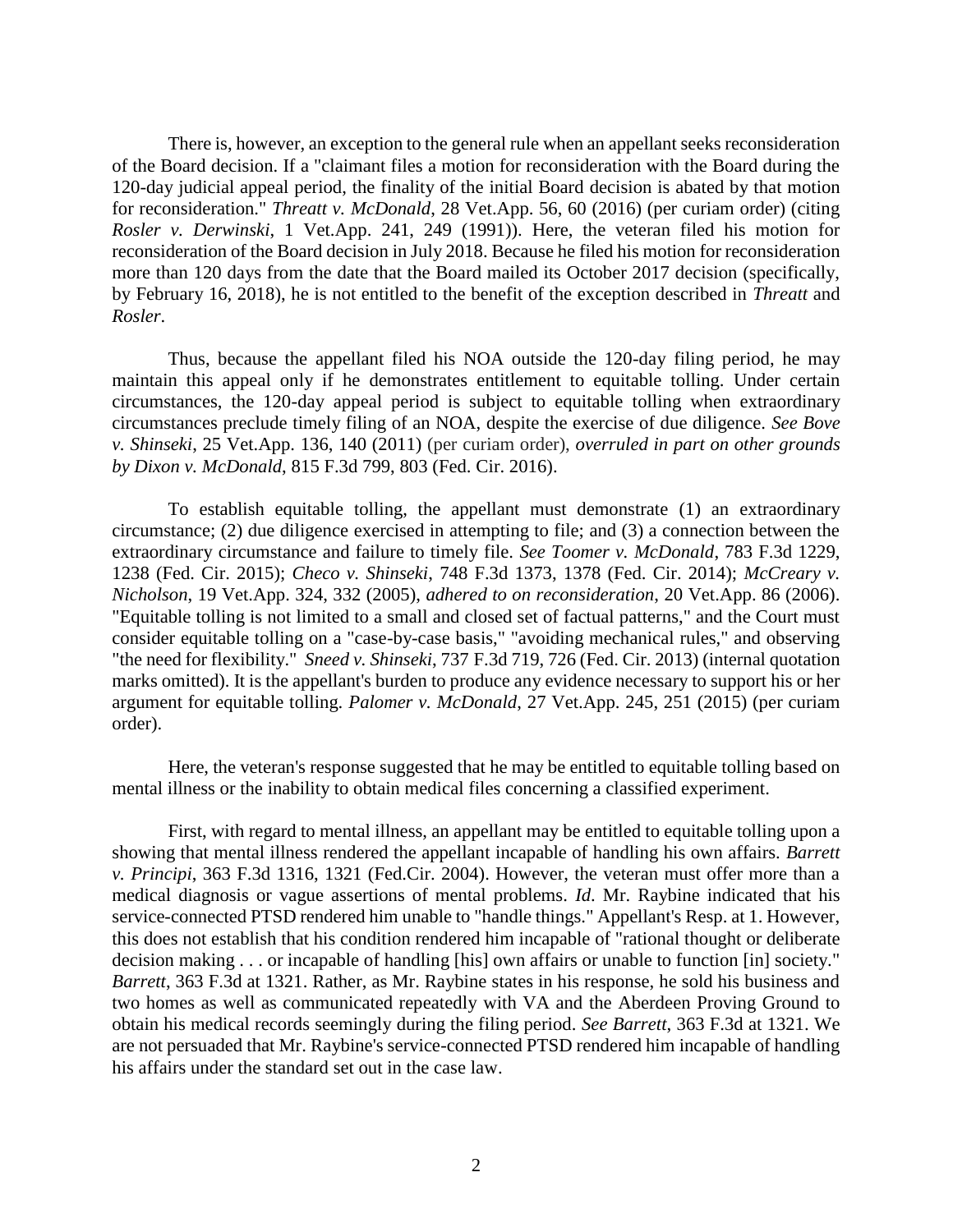Second, as to an inability to obtain records from Aberdeen Proving Ground regarding a classified experiment in which he participated, Mr. Raybine has not indicated how this constituted an extraordinary circumstance or prevented him from timely filing the motion for Board reconsideration despite due diligence in trying to do so.<sup>1</sup> An extraordinary circumstance is one beyond the veteran's control. *McCreary*, 19 Vet. App. at 332. Assuming that the delayed response from Aberdeen Proving Ground satisfies this criterion, there is no argument before the Court how Mr. Raybine's late filing was a direct result of this circumstance. The relevant case law endorses equitable tolling in situations where a veteran sought to file in a timely manner but was prevented from doing so, such as by physical or mental infirmity, misinformation from a VA employee, homelessness, or potential third-party interference with the mail. *See James v. Wilkie*, 917 F.3d 1368, 1373-74 (Fed. Circ. 2019); *Checo*, 748 F.3d at 1381; *Bailey v. West*, 160 F.3d 1360, 1365- 68 (Fed. Cir. 1998) (en banc). But in cases where an appellant has not shown that circumstances beyond his or her control prevented timely filing, we have found equitable tolling unwarranted. *See, e.g*., *Smith v. Wilkie*, 30 Vet.App. 205, 209-10 (2018) (concluding that an incarcerated veteran, contra his assertions, was not precluded from communicating with his representative and filing an NOA); *McCreary*, 20 Vet.App. at 91-92 (finding that a hurricane, although an extraordinary circumstance, did not prevent timely filing in that case).

Although the veteran has not explained how attempting to obtain these records was an extraordinary circumstance, even if the Court were to consider it an extraordinary circumstance, Mr. Raybine fails to demonstrate why attainment of these records was necessary for him to file his motion for reconsideration of the October 2017 Board decision that denied an earlier effective date for PTSD. Generally, the effective date of an award of compensation will be the date of receipt of the claim, or the date entitlement arose, whichever is later. 38 U.S.C. § 5110(a); 38 C.F.R. § 3.400. Mr. Raybine did not file a claim for service connection for PTSD until July 2010, which appears to be the earliest effective date for which he could receive benefits. It is unclear how records from the Aberdeen Proving Ground indicating that he underwent human experimentation in 1962, which goes to whether he suffered an in-service injury—a matter that is not in dispute—would establish that he filed his claim for PTSD any earlier than July 2010, necessitating that the records be obtained before he submitted his motion for Board reconsideration.

Although the Court is sympathetic to the veteran's situation, he has not presented argument or evidence demonstrating that his situation constituted an extraordinary circumstance that ultimately caused the untimely filing of the motion for Board reconsideration. Thus, Mr. Raybine's equitable tolling argument fails. The Court will therefore grant the Secretary's motion to dismiss the appeal.

Upon consideration of the foregoing, it is

 $\overline{\phantom{a}}$ 

ORDERED that the January 3, 2019, stay of proceedings is lifted. It is further

<sup>&</sup>lt;sup>1</sup> The Court notes that Mr. Raybine arguably met the due diligence element for equitable tolling because he began contacting the Aberdeen Proving Ground for information about the experiment in which he participated shortly after receiving records from the NPRC that did not contain such information, faxed the necessary information, and continued contacting the facility for the records. Appellant's Resp. at 1-2.